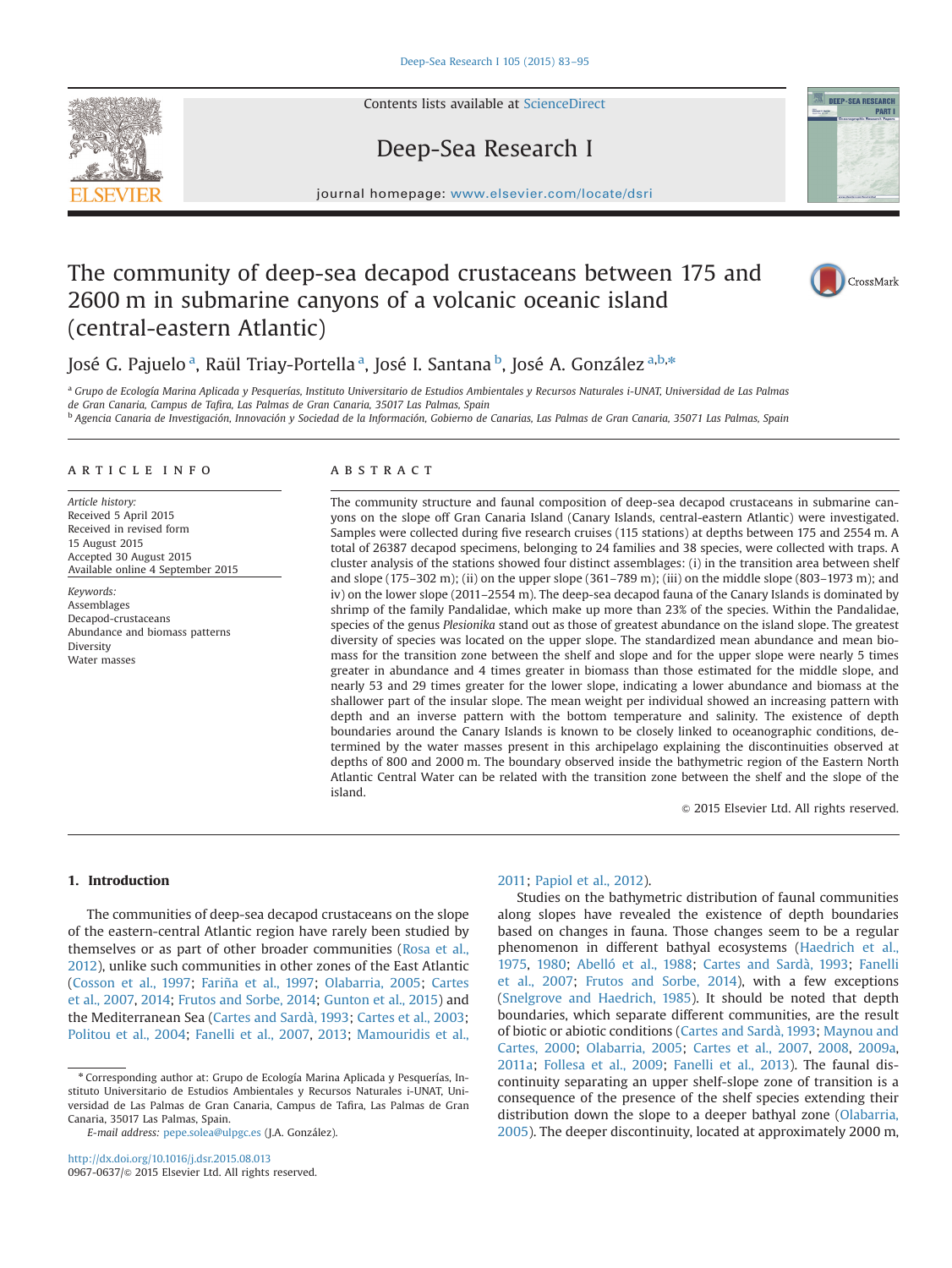corresponds with the upper limit of the distribution of abyssal species [\(Maynou and Cartes, 2000\)](#page--1-0), and the presence of other boundaries between communities in the middle slope can frequently be due to hydrographic or trophic conditions ([Abelló et al.,](#page--1-0) [1988](#page--1-0); [Cartes and Sardà, 1993](#page--1-0); [Olabarria, 2005](#page--1-0); [Frutos and Sorbe,](#page--1-0) [2014;](#page--1-0) [Cartes et al., 2015](#page--1-0)).

In deep-sea communities, many ecological aspects of decapods have been studied, and they depend on both biotic and abiotic factors ([Moranta et al., 2004](#page--1-0); [Olabarria, 2005;](#page--1-0) [Fanelli et al., 2007;](#page--1-0) [Cartes et al., 2009a,b](#page--1-0), [2011a\)](#page--1-0). In this respect, the hydrodynamic conditions of the Canary Islands are relevant and variable in depth and may have a remarkable influence over the distribution and abundance of organisms. The Canary Islands are located in the Canary Current System, which is one of the 49 Large Marine Ecosystems of the world, characterized by their singular bathymetry, hydrography and productivity and their ability to support marine populations, which have adapted their feeding, reproductive and growth strategies [\(Hernández-León et al., 2007\)](#page--1-0). The Canary Islands distinguish the Canary Current System from similar areas because the Canary archipelago extends more than 600 km in a direction perpendicular to the general flow of the current. Therefore, the physical setting observed in the Canary region is quite different to that recorded in other main ocean current systems due to the mesoscale variability imposed by the islands [\(Barton and Arístegui, 2004](#page--1-0); [Hernández-León et al., 2007\)](#page--1-0). Hydrologically, these islands are characterized by the presence of four water masses: the Eastern North Atlantic Central Water (ENACW), the Antarctic Intermediate Water (AIW), the Mediterranean Water (MW), and the North Atlantic Deep Water (NADW), which are located at different depths and have characteristic thermohaline properties ([Ríos et al., 1992;](#page--1-0) [Hernández-](#page--1-0)[Guerra et al., 2002,](#page--1-0) [2003](#page--1-0)). The end of the ENACW and the start of the lower thermocline occur at a depth of approximately 700 m and correspond with values of 11 °C temperature and 35.5 psu in salinity [\(Hernández-Guerra et al., 2001](#page--1-0); [Machín et al., 2006](#page--1-0)). The lower thermocline is characterized by two intermediate water masses, the AIW, detected by its temperature values (7–11 °C), and the MW, with salinity values  $>$  35.3 psu ([Hernández-Guerra et al.,](#page--1-0) [2001;](#page--1-0) [Machín et al., 2006\)](#page--1-0). The NADW water mass is found at a depth of 2000 m and is characterized by a temperature range of 2– 7 °C [\(Machín et al., 2006](#page--1-0)). These changes in salinity and mainly in temperature result in the presence of density and thermal barriers that affect the vertical distribution of fauna ([Canals et al., 2006\)](#page--1-0). Additionally, the Canary Islands occupy a key position with respect to marine biogeochemical cycles because they are located at the boundary between eutrophic NW African upwelling waters and oligotrophic oceanic North Atlantic subtropical gyre waters [\(Wilke](#page--1-0) [et al., 2009\)](#page--1-0). The annual average primary production in the oceanic area of the Canary Islands is 200 mg C m $^{-2}$  d $^{-1}$ , reaching values of 800–1000 mg C m<sup>-2</sup> d<sup>-1</sup> during the winter bloom [\(de León and](#page--1-0) [Braun, 1973;](#page--1-0) [Hernández-León et al., 2007](#page--1-0)). In the coastal areas, the average primary production is 0.81 mg C m<sup>-3</sup> h<sup>-1</sup> reaching values of 2.54 mg C m<sup>-3</sup> h<sup>-1</sup> in February ([Braun et al., 1985;](#page--1-0) [Hernández-](#page--1-0)[León et al., 2007\)](#page--1-0). The coupling of production in the coastal area off Northwest Africa and in the oceanic zone, connected through filaments and eddies topographically formed in the coast or shed by the Canary Islands, promotes a continuous transport of organic matter towards the deep ocean ([Hernández León et al., 2007](#page--1-0)). In the Canary Islands, it is common to observe two layers, one at approximately 400 m and another at 600 m in which diel vertical migrations occur, which move a portion of the epipelagic biomass from 400 to 600 m [\(Hernández-León et al., 2007\)](#page--1-0). Additionally, a higher amount of dissolved organic carbon and higher ETS activity of bacteria at the 400–600 m depth were observed in the Canaries ([Arístegui et al., 2003\)](#page--1-0), suggesting that the excretion and defecation by the deep scattering layers and diel vertical migrations transport carbon downward [\(Hernández-León et al., 2007\)](#page--1-0). The diel vertical migrations transfer an important fraction of the biological production in the euphotic zone to the deeper layers of the ocean, generating a new cloud of organic material that reaches the lower section of the slope ([Hernández-León et al., 2007](#page--1-0)). Geologically, these islands are characterized by numerous small submarine canyons formed by lateral collapse landslides ([Masson](#page--1-0) [et al., 2002](#page--1-0); [Acosta et al., 2003](#page--1-0)).

Submarine canyons are complex environments that are rich in nutrients due to both their geomorphology and their material and hydrographic flows ([Guerreiro et al., 2009](#page--1-0); [Pusceddu et al., 2010\)](#page--1-0), which differ from typical slopes because they offer mosaics of habitats and faunal assemblages ([Stora et al., 1999;](#page--1-0) [Sabatini et al.,](#page--1-0) [2007;](#page--1-0) [Cartes et al., 2009b;](#page--1-0) [De Leo et al., 2010](#page--1-0), [2014\)](#page--1-0). Submarine canyons play an important role in the transfer of organic matter inputs from the shelf to the lower slope, as well as focusing zooplankton and nekton scattering layers and benthic macro- and megafauna [\(Puig et al., 2001;](#page--1-0) [Canals et al., 2006;](#page--1-0) [De Leo et al.,](#page--1-0) [2010,](#page--1-0) [2012](#page--1-0); [Gunton et al., 2015](#page--1-0)). The broad range of substrate types and complex topography inside submarine canyons can enhance biomass and productivity by providing a higher number of niches, a wider range of resources and an enhanced benthic diversity compared to more homogenous open slope areas ([Schlacher et al., 2007](#page--1-0); [Vetter et al., 2010;](#page--1-0) [Paterson et al., 2011](#page--1-0); [De](#page--1-0) [Leo et al., 2012](#page--1-0), [2014;](#page--1-0) [Leduc et al., 2014](#page--1-0)). These higher values in the canyons may be restricted in some cases to a depth strata (e.g. [De Leo et al., 2012\)](#page--1-0), but in other cases, they are similar to the slopes or higher values can even be found on the slopes compared to adjacent canyons (e.g. [Houston and Haedrich, 1984](#page--1-0); [Soltwedel](#page--1-0) [et al., 2005;](#page--1-0) [Bianchelli et al., 2010;](#page--1-0) [Vetter et al., 2010](#page--1-0); [Leduc et al.,](#page--1-0) [2014\)](#page--1-0). In canyon systems fueled largely by coast-derived organic detritus, the enhancement of benthic fauna decreases with depth as a consequence of the consumption of organic material downslope [\(Vetter and Dayton, 1998](#page--1-0); [De Leo et al., 2012\)](#page--1-0). In large canyons that extend far onto the continental slope, primary production may be enhanced by canyon-hosted eddies, yielding peaks in the abundance of the benthic community at depth in submarine canyons [\(Duineveld et al., 2001](#page--1-0); [Escobar-Briones et al., 2008;](#page--1-0) [De](#page--1-0) [Leo et al., 2010](#page--1-0), [2012\)](#page--1-0). Other environmental factors, such as the frequency and intensity of disturbance, sediment slumps, water mass properties and the vertical flux of particulate organic carbon, can also have an influence on the differences in benthic invertebrate communities between canyons and slopes [\(Vetter and](#page--1-0) [Dayton, 1998;](#page--1-0) [Company et al., 2008;](#page--1-0) [Levin and Dayton, 2009;](#page--1-0) [Levin](#page--1-0) [et al., 2010](#page--1-0); [De Leo et al., 2012](#page--1-0); [Leduc et al., 2014\)](#page--1-0). Species that live in submarine canyons have greater mobility and are more diverse than those of typical deep-sea assemblages in the same area due to habitat heterogeneity and the input of organic matter [\(Rowe,](#page--1-0) [1971;](#page--1-0) [Sabatini et al., 2007;](#page--1-0) [De Leo et al., 2012\)](#page--1-0). Some deep-sea decapods do day-night movements along submarine canyons, possibly for trophic reasons ([Sabatini et al., 2007\)](#page--1-0). This movement pattern responds to the ability of deep-water shrimp to adapt their life cycles to the morphology of a canyon [\(Sabatini et al., 2007\)](#page--1-0). Additionally, this pattern can be related to the predatory character of these animals moving at night to catch prey because decapod shrimp find the canyons to be a suitable place to obtain food and reach different depths in a short distance [\(Sabatini et al., 2007\)](#page--1-0). This vertical daily migration ability present in the behavior of some decapod shrimp provides them with an important role in the transference of matter and energy to deeper areas ([Cartes, 1993\)](#page--1-0). Submarine canyons can also be recruitment areas for various species ([Cartes and Sorbe, 1999;](#page--1-0) [Vetter and Dayton, 1999](#page--1-0)).

Decapods are considered a secondary group in the megabenthic communities of the central Atlantic bathyal ecosystems ([Haedrich et al., 1975,](#page--1-0) [1980](#page--1-0); [Lampitt et al., 1986\)](#page--1-0). Deep-sea decapods play an important role in deep-sea trophic webs as vectors